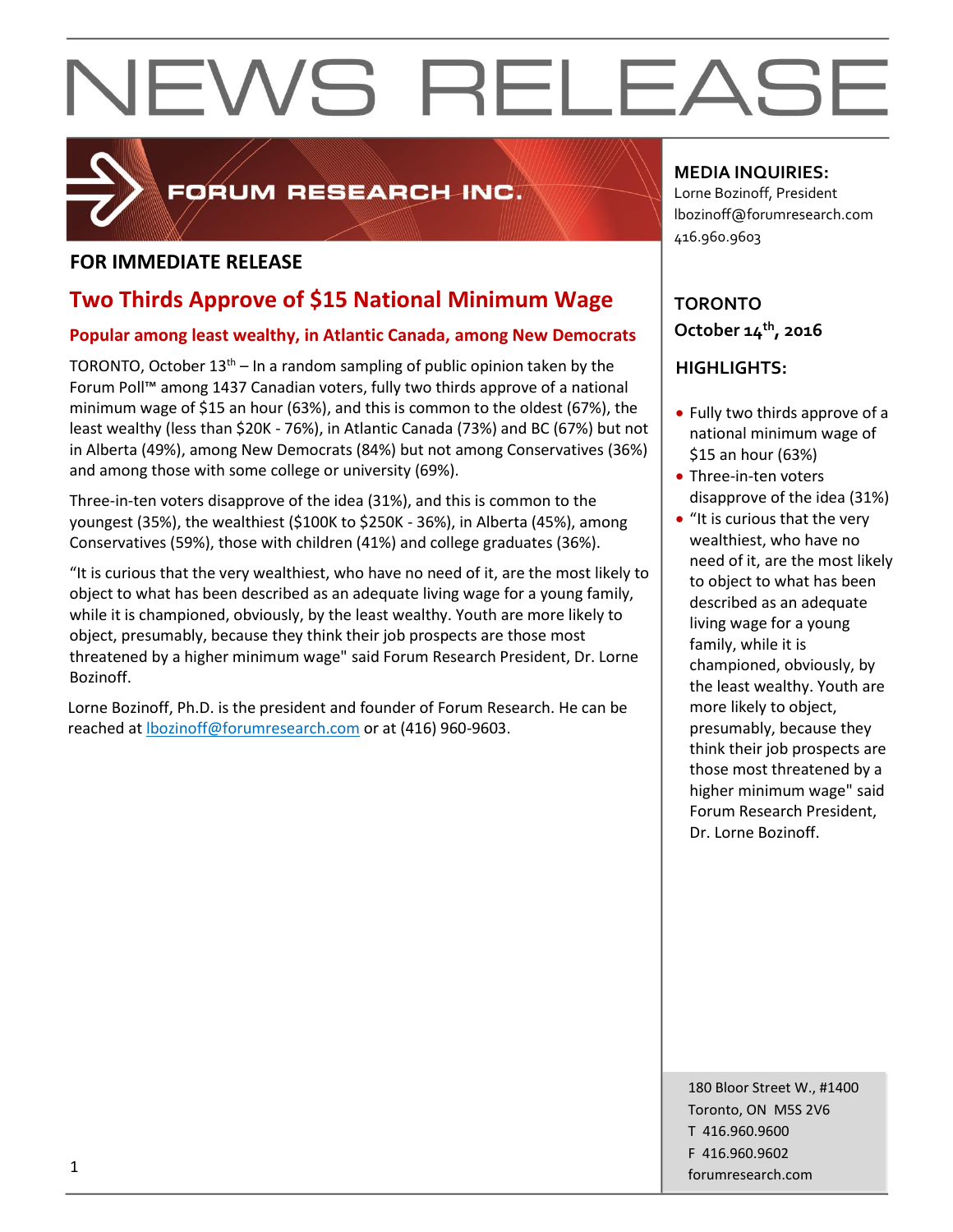#### **Methodology**

The Forum Poll™ was conducted by Forum Research with the results based on an interactive voice response telephone survey of 1437 randomly selected Canadians 18 years of age or older. The poll was conducted on October  $11<sup>th</sup>$ -12<sup>th</sup>, 2016**.**

FORUM RESEARCH INC.

Results based on the total sample are considered accurate +/- 3%, 19 times out of 20. Subsample results will be less accurate. Margins of error for subsample (such as age, gender) results are available at [www.forumresearch.com/samplestim.asp](http://www.forumresearch.com/samplestim.asp)

Where appropriate, the data has been statistically weighted by age, region, and other variables to ensure that the sample reflects the actual population according to the latest Census data.

This research is not necessarily predictive of future outcomes, but rather, captures opinion at one point in time. Forum Research conducted this poll as a public service and to demonstrate our survey research capabilities. Forum houses its poll results in the Data Library of the Department of Political Science at the University of Toronto.

With offices across Canada and around the world, 100% Canadian-owned Forum Research is one of the country's leading survey research firms. This Forum Poll™and other polls may be found at Forum's poll archive at [www.forumresearch.com/polls.asp](http://www.forumresearch.com/polls.asp)

**MEDIA INQUIRIES:**

Lorne Bozinoff, President lbozinoff@forumresearch.com 416.960.9603

**TORONTO October 14th, 2016**

180 Bloor Street W., #1400 Toronto, ON M5S 2V6 T 416.960.9600 F 416.960.9602 example to the contract of the contract of the contract of the contract of the contract of the contract of the contract of the contract of the contract of the contract of the contract of the contract of the contract of the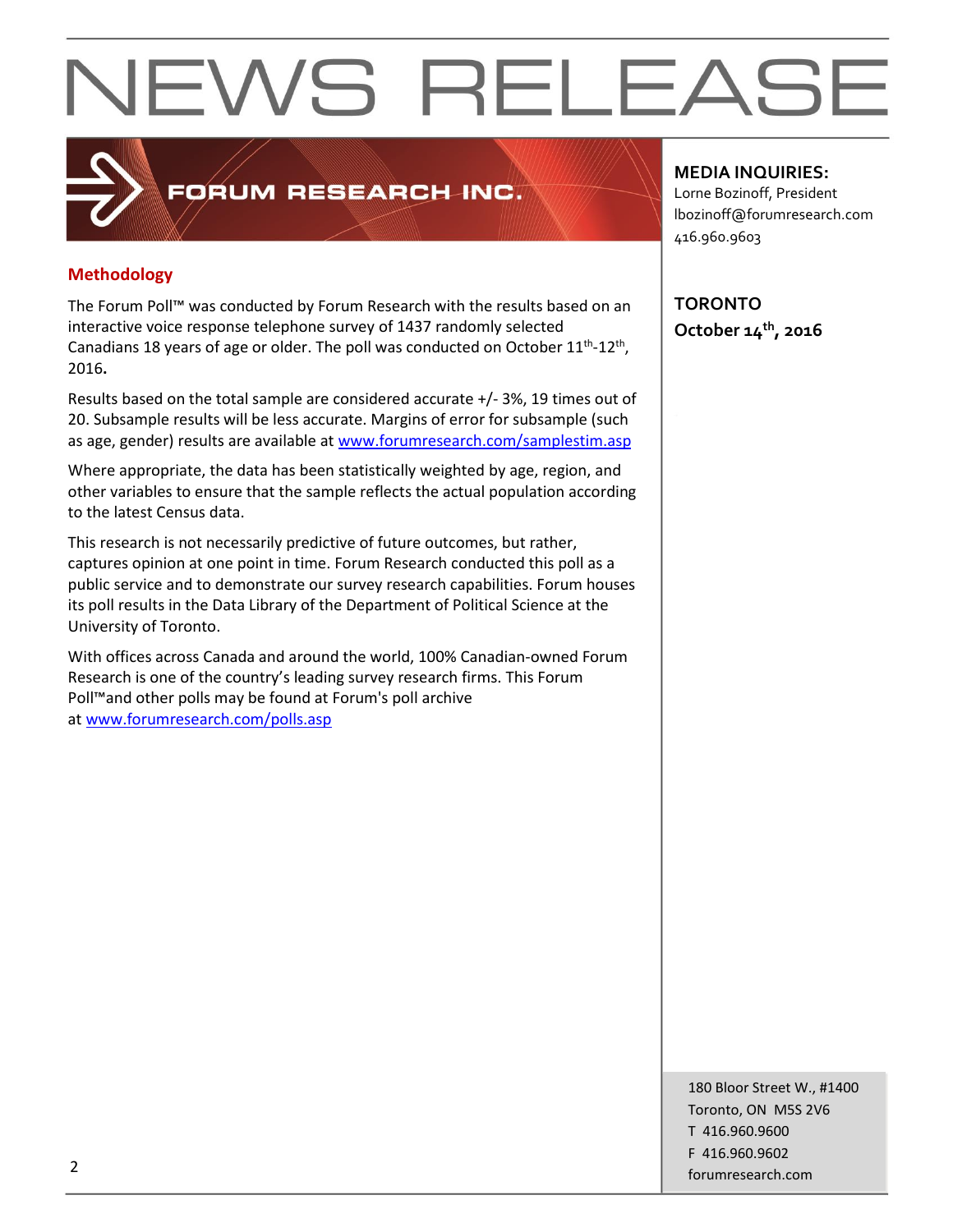#### *Minimum Wage*

*Would you approve or disapprove of a national minimum wage of fifteen dollars an hour?*

FORUM RESEARCH INC.

#### *[All Respondents]*

#### *Age / Gender*

| %                 | <b>Total</b> | 18-34 | $35 - 44$ | 45-54 | 55-64 | $65+$ | <b>Male</b> | Female |
|-------------------|--------------|-------|-----------|-------|-------|-------|-------------|--------|
| Sample            | 1437         | 230   | 213       | 238   | 367   | 389   | 729         | 690    |
| <b>Approve</b>    | 63           | 60    | 63        | 63    | 64    | 67    | 61          | 66     |
| <b>Disapprove</b> | 31           | 35    | 31        | 30    | 29    | 25    | 34          | 27     |
| Don't know        | 6            |       | 6         | ь     |       | 8     |             |        |

#### *Income*

| %                 | <b>Total</b> | $20K$ | 20-40K | 40-60K |     | 60-80K 80-100K | 100-250K |
|-------------------|--------------|-------|--------|--------|-----|----------------|----------|
| Sample            | 1437         | 135   | 244    | 216    | 189 | 142            | 283      |
| Approve           | 63           | 76    | 69     | 62     | 62  | 58             | 57       |
| <b>Disapprove</b> | 31           | 16    | 25     | 33     | 35  | 33             | 36       |
| Don't know        |              |       |        |        |     |                |          |

#### *Region / Language*

| %                 | <b>Total</b> | Atl | Que |     | ON   Man/Sask | AB. | BC  | <b>English</b> | <b>French</b> |
|-------------------|--------------|-----|-----|-----|---------------|-----|-----|----------------|---------------|
| Sample            | 1437         | 108 | 321 | 515 | 121           | 165 | 207 | 1136           | 301           |
| Approve           | 63           | 73  | 62  | 65  | 58            | 49  | 67  | 64             | 60            |
| <b>Disapprove</b> | 31           | 23  | 32  | 28  | 36            | 45  | 26  | 30             | 34            |
| Don't know        | b            | 4   |     |     | b             |     |     |                |               |

#### *Current Federal Vote Preference*

| %                 | <b>Total</b> | <b>Cons</b> | Lib | NDP | Green | <b>Bloc</b> | <b>Other Parties</b> |
|-------------------|--------------|-------------|-----|-----|-------|-------------|----------------------|
| Sample            | 1437         | 419         | 607 | 182 | 82    | 54          | 40                   |
| <b>Approve</b>    | 63           | 36          | 72  | 84  | 79    | 58          | 68                   |
| <b>Disapprove</b> | 31           | 59          | 20  |     | 17    | 38          | 26                   |
| Don't know        | 6            |             | 8   |     | Д     |             | ь                    |

#### **MEDIA INQUIRIES:**

Lorne Bozinoff, President lbozinoff@forumresearch.com 416.960.9603

#### **TORONTO October 14th, 2016**

180 Bloor Street W., #1400 Toronto, ON M5S 2V6 T 416.960.9600 F 416.960.9602 for the contract of the contract of the contract of the contract of the contract of the contract of the contract of the contract of the contract of the contract of the contract of the contract of the contract of the contra